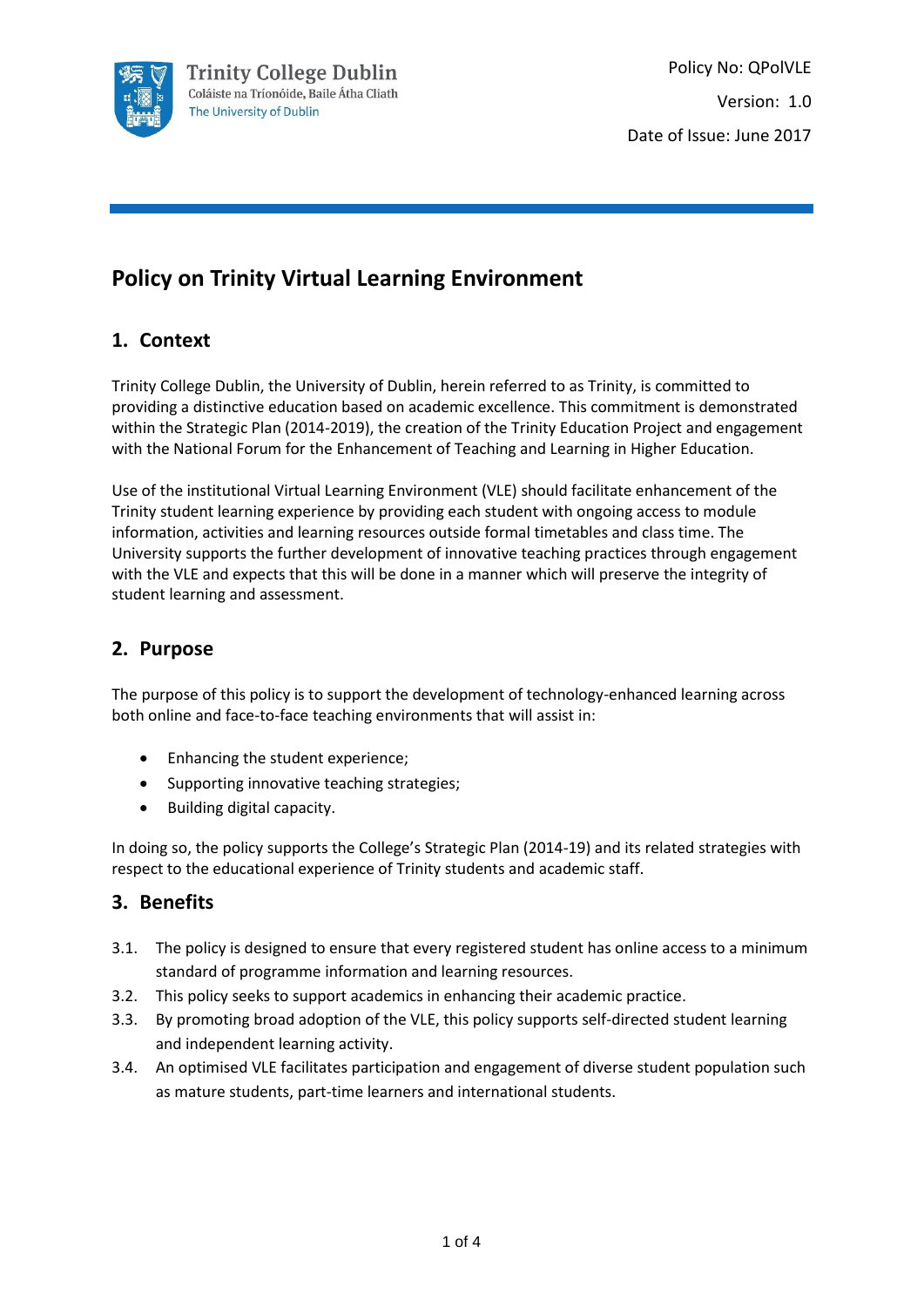

## **4. Scope**

- 4.1. This policy applies to credit bearing modules and programmes delivered to registered undergraduate and postgraduate students of Trinity College Dublin, The University of Dublin.
- 4.2. This policy applies to the institutional VLE with regard to teaching and learning activities.
- 4.3. This policy does not apply to the technical service level to support the institutional VLE which is the responsibility of IT Services.
- 4.4. A formal timeline for adoption is not proposed however it is expected that the policy is adopted at an academic's earliest convenience and where difficulties arise, they address them in a timely manner.

## **5. Principles**

- 5.1. A single institutional VLE platform for all undergraduate and postgraduate taught programmes is established across Trinity.
- 5.2. The VLE is key to Trinity's ongoing commitment to enhance the undergraduate and postgraduate educational experience through the promotion of appropriate technology enhanced learning and the meaningful use of technology.
- 5.3. Digital capacity and innovation in the use of technology enhanced learning will be promoted and supported.
- 5.4. All content accessible by students must adhere t[o Accessible Information Policy & Guidelines.](http://www.tcd.ie/about/policies/accessible-info-policy.php)

### **6. Definitions**

- 6.1. A virtual learning environment (VLE) is a Web-based platform for digital resources and information of programmes of study, usually within educational institutions.
- 6.2. Modules are the building blocks of programmes. They are self-contained units of teaching, learning and assessment on particular topics with defined academic credit values, learning outcomes, modes of delivery and assessment schemes. Students are required to pass a defined number of module credits in order to progress and to attain an award.
- 6.3. A Programme is a set of modules, courses or course options that lead to an award (e.g. a degree).

## **7. Policy**

#### **7.1. Single Institutional VLE**

- 7.1.1. Trinity requires the use of a single institutional VLE across all foundation, undergraduate, and postgraduate programmes.
- 7.1.2. The use of additional environments (where pedagogically required) is not precluded, however, these environments should be supplementary to the institutional VLE and have strong pedagogic or administrative reasons for use which should be discussed with the Associate Dean of Online Education.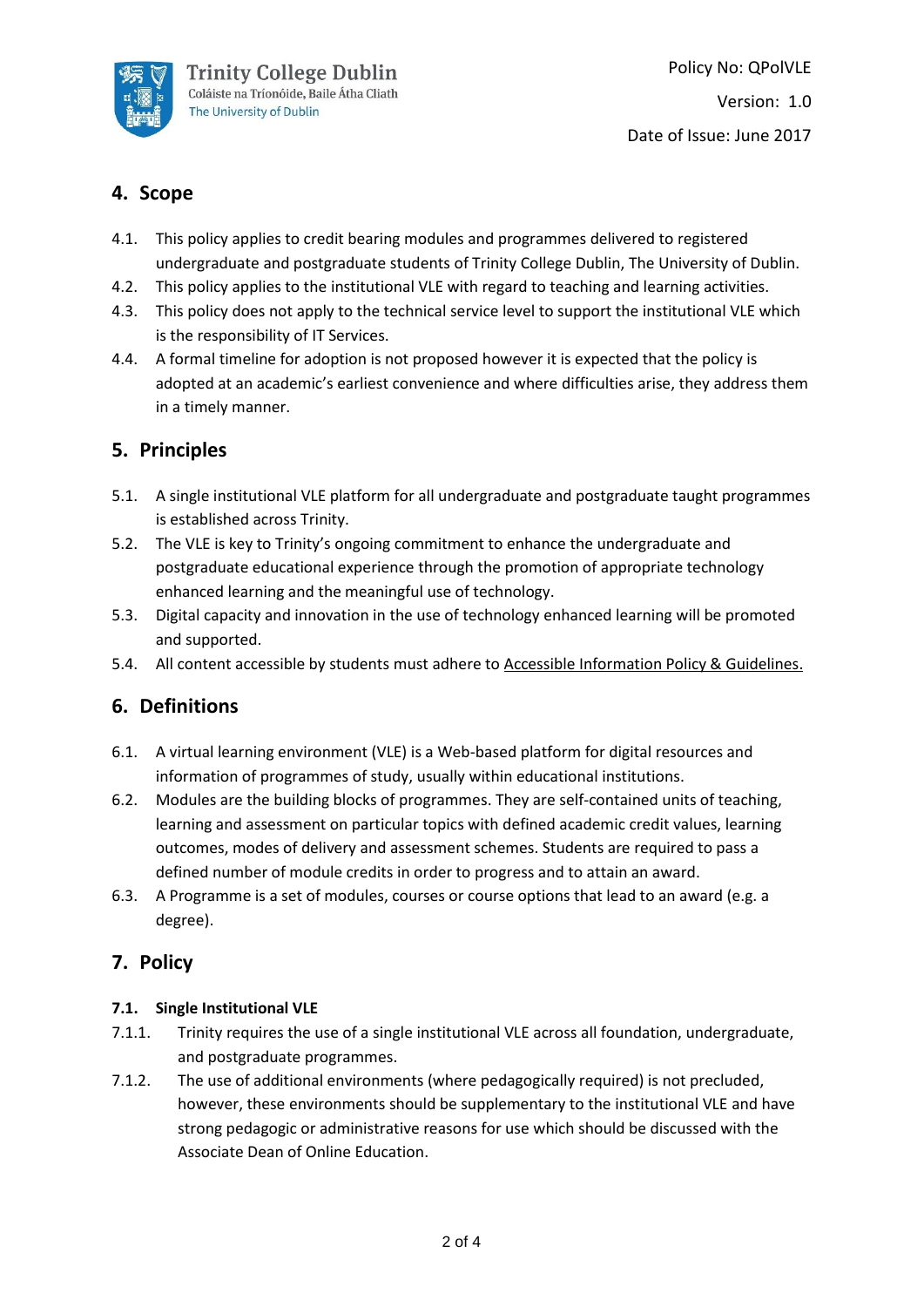

7.1.3. A consistent student experience is facilitated by the use of in-built learning tools within the institutional VLE which are preferred to externally available third party tools, where features and services are broadly similar.

#### **7.2. Minimum content specifications**

- 7.2.1. The minimum defined standard within the institutional VLE for all modules will include:
	- I. Course and module information, including course and module handbooks, module specifications, outline, key calendar dates and information regarding assessment. This information will be made available at the commencement of the module.
	- II. Lists of information resources/reading lists, such as books, journals, databases, web sites.
	- III. Lecture materials, before or after lecture, as determined by the lecturer.
	- IV. Information on staff availability and communication.
- 7.2.2. A default module template is applied to each module in line with VLE use as stated above (refer 9.1).
- 7.2.3. Each module home page will contain information which is standardised and formatted for every module and the VLE interface will be structured to provide access to resources based on simple login and the minimum of navigation.
- 7.2.4. All digital materials used in the teaching and learning on the programme will, where possible, be made available to the students within the VLE.

#### **7.3. Information and Data Compliance**

- 7.3.1. All users of the institutional VLE must comply with the College Intellectual Property Policy and relevant copyright legislation as per the [Guidelines for Staff](https://www.tcd.ie/info_compliance/copyright/staff-guidelines/) on the College [Information Compliance](https://www.tcd.ie/info_compliance/copyright/) website.
- 7.3.2. Any learning and teaching content provided in an electronic format should be uploaded into an appropriate place within the VLE module in compliance with the College [Intellectual Property Policy.](https://www.tcd.ie/about/policies/assets/pdf/intellectual-property-policy.pdf)
- 7.3.3. In accordance with the College responsibilities under th[e Data Protection Policy](https://www.tcd.ie/about/policies/data_protection.php) student personal data must not be stored and/or maintained in third party hosted services where it may be at risk of being compromised unless approved by the Academic Registry and the College Data Protection Officer.

#### **8. Responsibility**

- 8.1. The Associate Dean of Online Education has responsibility for this Policy.
- 8.2. The Associate Dean of Online Education, with support from Heads of Schools and e-learning CAPSL, is responsible for the implementation of the VLE Policy with respect to Trinity Teaching and Learning.
- 8.3. The Director IT Services is responsible for technical service standards and management of the contract with the VLE supplier.